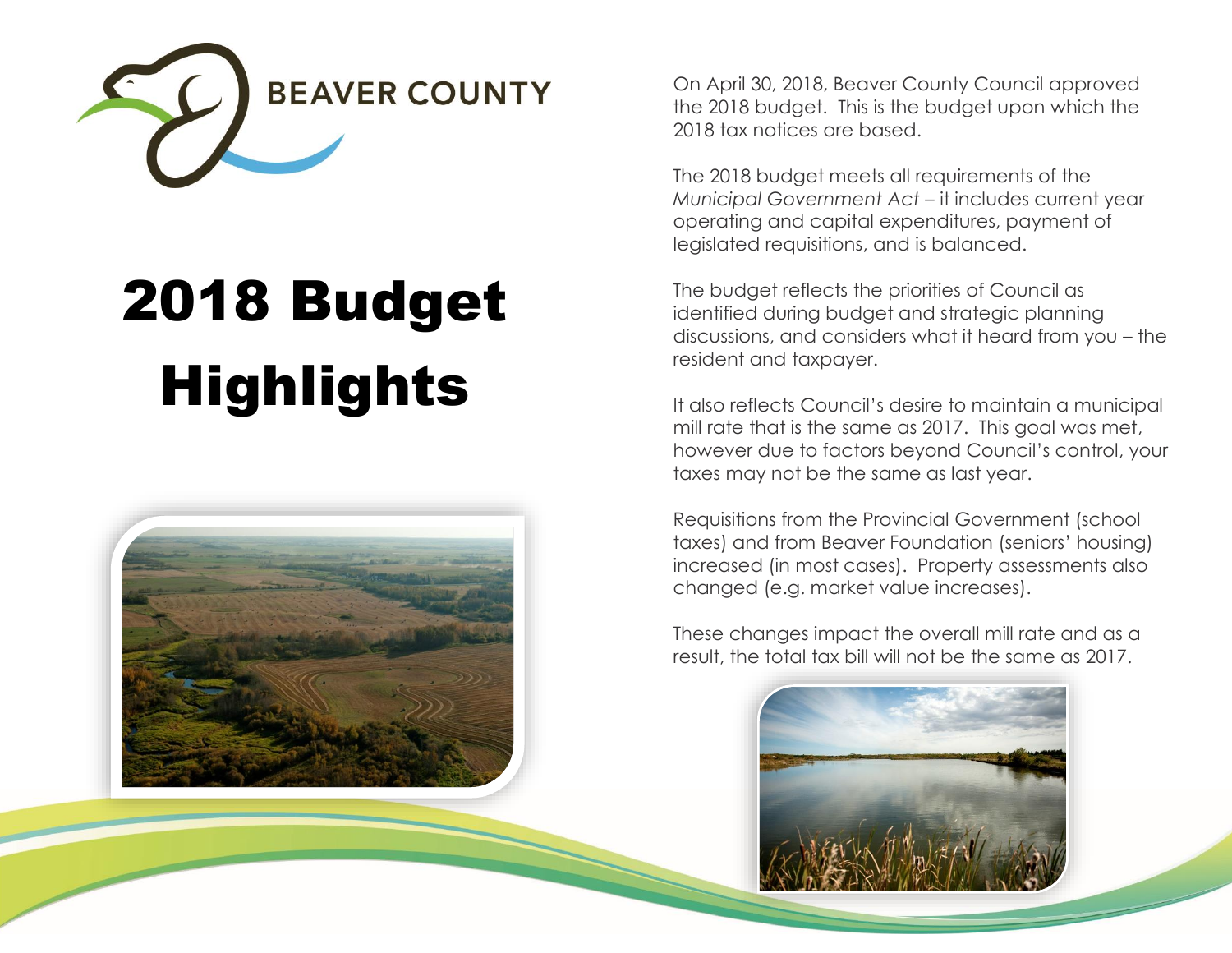#### Information Regarding the 2018 Budget

### Where is the money being spent?

The County's 2018 budget is a total of \$25,011,965. The amount spent in various areas is as follows:

| <b>Total</b>                        | \$25,011,965 |
|-------------------------------------|--------------|
| Grants to Organizations             | 684,713      |
| Grants to Ag Societies              | 90,657       |
| Grants to Town and Villages         | 272,728      |
| Partnerships with Other Groups      | 60,001       |
| Libraries                           | 217,487      |
| Campgrounds                         | 396,475      |
| Agriculture                         | 996,259      |
| Planning and Development            | 1,284,275    |
| Adult Learning                      | 142,372      |
| <b>FCSS</b>                         | 117,626      |
| <b>Public Works &amp; Utilities</b> | 15,601,264   |
| <b>Fire Protection</b>              | 849,358      |
| <b>Community Peace Officer</b>      | 412,378      |
| <b>Health &amp; Safety</b>          | 103,044      |
| Communication & Special Events      | 298,087      |
| <b>Financial Services</b>           | 457,262      |
| Allowance for Uncollectible Taxes   | 678,304      |
| Assessment                          | 545,211      |
| <b>General Administration</b>       | 1,481,173    |
| Council                             | 323,291      |



#### How are we going to pay for it?

To fund the budget, the County will access grants (\$5,967,145), reserves (\$4,421,119), and other revenue (\$1,233,855). The balance (\$13,389,846) will be raised by taxes.

Almost all properties must pay property taxes. There are a few exceptions such as Federal and Provincial lands. On all taxable properties, the following municipal taxes are levied:

| <b>Tax Classification</b>      | <b>Amount of Taxes</b> |
|--------------------------------|------------------------|
| <b>Residential</b>             | 2,752,953              |
| Non-Residential (businesses,   |                        |
| shops, etc.)                   | 2,240,998              |
| Farmland                       | 1,928,908              |
| Linear (powerlines, pipelines, |                        |
| railways, etc.)                | 4,934,428              |
| Machinery and Equipment        |                        |
| (wellsites, etc.)              | 1,532,559              |
| <b>TOTAL</b>                   | \$13,389,846           |

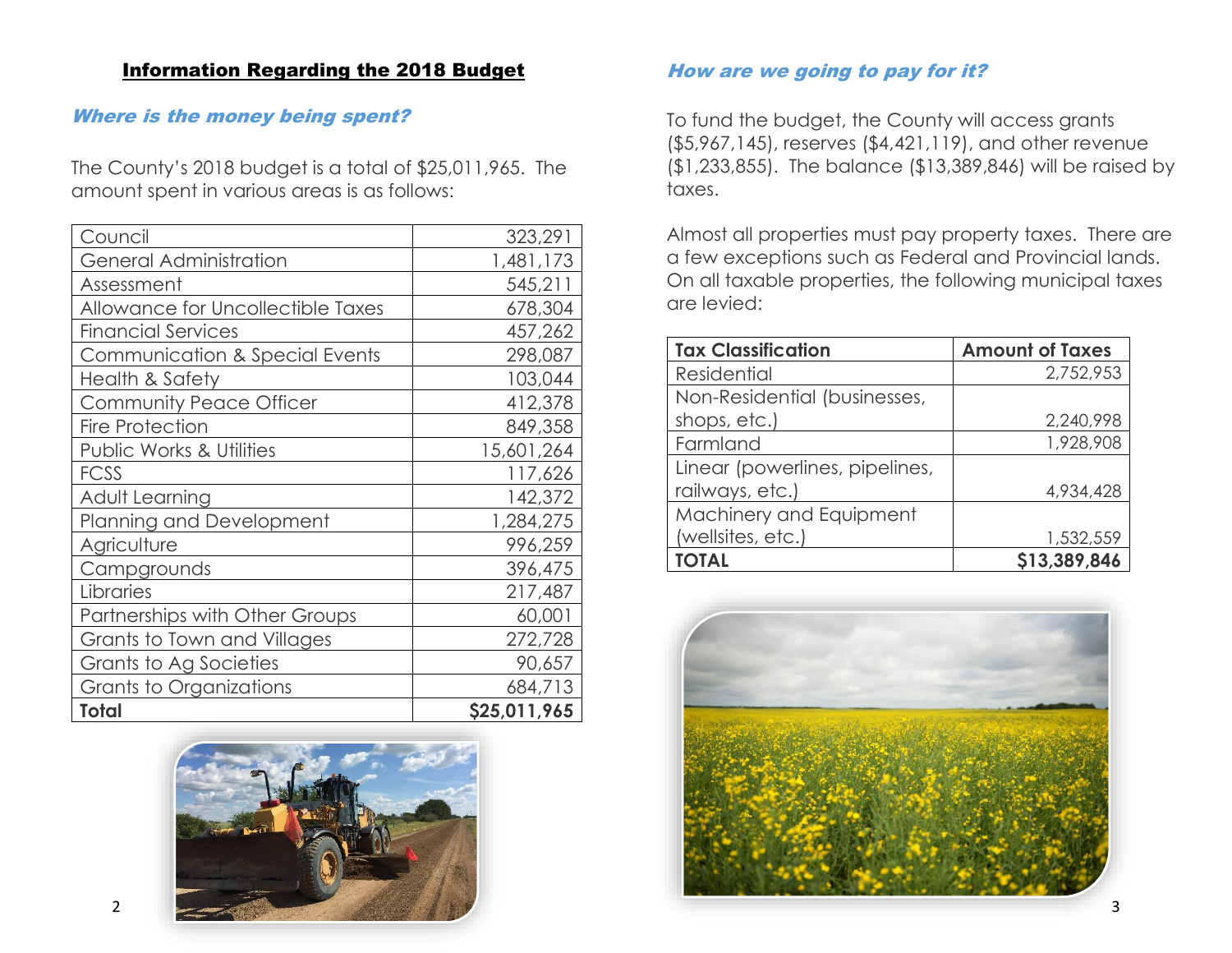## What's in the budget for me?

The 2018 budget includes the following projects:

- $\times$  560 miles of gravelling
- $6$  miles of hard-surfacing (soil cement & chip seal)
- $6$  miles of re-oiling
- $\checkmark$  Bridge design at SSE 25-49-15-W4 and construct new bridges at WNW 33-49-18-W4 and WNW 2-47- 14-W4
- Energy upgrades at the Ryley Grader Shed and Shop, and the Paragon Theatre in Holden
- $\checkmark$  Asset management plan
- $\checkmark$  Intermunicipal collaboration frameworks to enhance partnerships with towns and villages
- $\checkmark$  Rural crime prevention forum
- $\checkmark$  BMS waste bin program
- $\checkmark$  Equity Industrial Park development storm water management and solar park business plan
- $\checkmark$  1000 miles of weed control, in addition to spot spraying where needed
- $\checkmark$  Roadside mowing in west end only
- $\checkmark$  Roadside brushing
- $\checkmark$  Beaver bounty program
- $\checkmark$  Boat launch (completion) at Camp Lake

\$5,438,093 of capital expenses are included in the 2018 budget. The majority of the expenses are funded from grants (Beaver Municipal Solutions and MSI) and reserves. \$840,000 of tax dollars will be spent on the capital program.

Capital expenses include:

- \$45,000 for administration equipment
- \$60,000 for a Community Peace Officer vehicle
- \$102,687 for energy upgrades at the Ryley Grader Shed and Shop, and the Paragon Theatre in Holden
- \$1,324,590 for public works vehicles and equipment
- \$1,220,000 for new bridges
- \$1,620,816 for road construction
- \$900,000 for continued development of the Equity Industrial Park
- \$165,000 for campground development, including a boat launch at Camp Lake

## How does the County partner to provide services to residents?

Collaboration with other organizations can be an efficient way for the County to provide services to its residents. The County has a long history of working with its urban neighbours (towns and villages) and other organizations to provide essential as well as quality-oflife services including fire protection and emergency management, family and community support services, and library and recreation services.

The 2018 budget includes \$2,283,770 for grants to various organizations. The County provides some direct funding, but in the case of services that are used by both rural and urban residents, it shares costs using a population-based formula. The County has agreements with each urban municipality to share costs. Each agreement specifies the services that are cost-shared (not all are cost-shared). In the 2018 budget, the County will spend \$1,436,579 towards these partnerships.